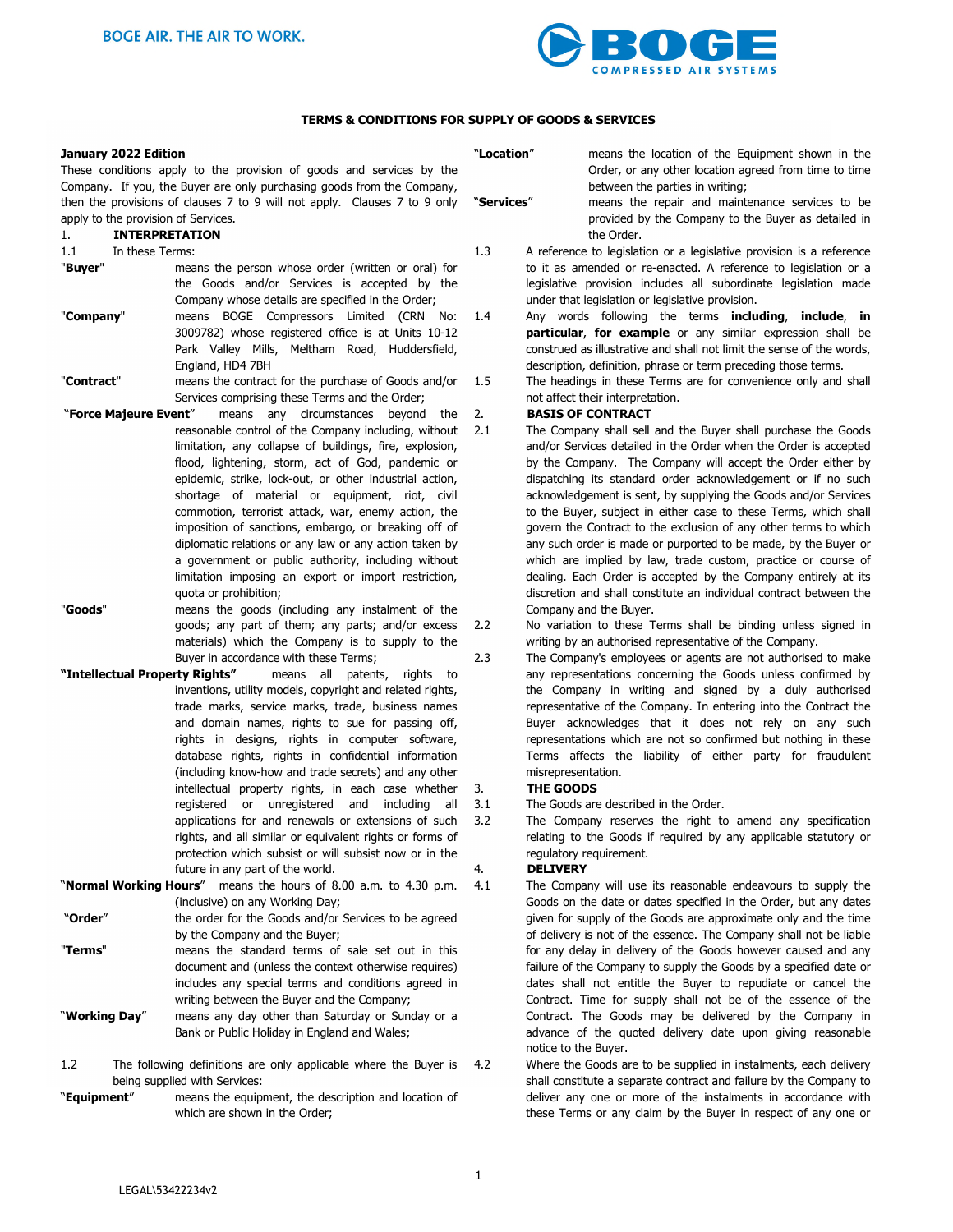more instalments shall not entitle the Buyer to treat the Contract as a whole as repudiated.

- 4.3 Delivery of the Goods shall be deemed to have taken place:
	- 4.3.1 upon the physical handing over by the Company of the Goods to the Buyer or its designated carrier or agent;
	- 4.3.2 upon consignment of the Goods by the Company to the Post Office at the request of the Buyer for delivery in the normal course of post;
	- 4.3.3 upon the removal of the Goods from the Company's premises where the Company has, at the request of the Buyer, agreed to transport the Goods by its own transport or by carrier designated by the Company;
	- 4.3.4 upon despatch of the Goods to storage facilities either at the request of the Buyer or due to its failure or refusal to accept delivery.
- 4.4 If the Buyer fails to take delivery of the Goods or fails to give the Company adequate delivery instructions for delivery (otherwise than by reason of any cause beyond the Buyer's reasonable control or by reason of the Company's fault) then, without prejudice to any other right or remedy available to the Company, the Company may:
	- 4.4.1 store the Goods at the Buyer's risk until actual delivery and, at the Company's discretion, charge the Buyer for the reasonable costs (including insurance) of storage; or
	- 4.4.2 if the Buyer fails to take delivery of the Goods within fourteen days of notification that they are ready for delivery the Company shall have the right to sell, dispose of or otherwise deal with the Goods and the Buyer shall be liable to the Company for all loss (including loss of profits) or damage which the Company shall suffer in consequence of the Buyer's failure to take supply of the Goods or of such sale.
- 4.5 Non-delivery of the Goods shall be notified to the Company by the Buyer within seven days of the date of delivery indicated by the Company.
- 4.6 The Company and (where relevant) any carriers must be notified within seven days of delivery of any visible damage or shortage of the Goods and the Buyer must retain for inspection any damaged Goods and packaging.
- 4.7 The Company shall incur no liability whatsoever if the Buyer fails to notify the Company within the time limits specified in clauses 4.5 and 4.6 of non-supply, damage or shortage as above.

# 5. **QUALITY AND ACCEPTANCE**

- 5.1 The Company warrants that on delivery, and for a period of 12 months from the date of delivery (**warranty period**), the Goods shall:
	- 5.1.1 conform in all material respects with their description; and
	- 5.1.2 be free from material defects in design, material and workmanship.

### 5.2 Subject to clause 5.3, if:

5.2.1 the Buyer gives notice in writing to the Company during the warranty period within a reasonable time of discovery (and in no case within more than seven days) that some or all of the Goods do not comply with the warranty set out in clause 5.1;

- 5.2.2 the Company is given a reasonable opportunity of examining such Goods; and
- 5.2.3 the Buyer (if asked to do so by the Company) returns such Goods to the Company's place of business at the Buyer's cost,

the Company shall, at its option, repair or replace the defective Goods, or refund the price of the defective Goods in full.

- 5.3 The Company shall not be liable for the Goods' failure to comply with the warranty in clause 5.1 if:
	- 5.3.1 the Buyer makes any further use of such Goods after giving a notice in accordance with clause 5.2;
	- 5.3.2 the defect arises because the Buyer failed to follow the Company's oral or written instructions as to the storage, installation, commissioning, use or maintenance of the Goods or (if there are none) good trade practice regarding the same;
	- 5.3.3 the defect arises as a result of the Company following any drawing, design or specification supplied by the Buyer;
	- 5.3.4 the Buyer alters or repairs such Goods without the written consent of the Company;
	- 5.3.5 the defect arises as a result of fair wear and tear, wilful damage, negligence, or abnormal working conditions;
	- 5.3.6 the Goods differ from their description as a result of changes made to ensure they comply with applicable statutory or regulatory standards;
	- 5.3.7 the parts, materials or equipment have not been manufactured by the Company. In such cases the Buyer shall only be entitled to the benefit of any such warranty or guarantee as is given by the manufacturer to the Company; or
	- 5.3.8 the Goods are found not to be fit for purpose unless that purpose is one for which the Company commonly supplies the Goods or is specified in the Contract.
- 5.4 Except as provided in this clause 5, the Company shall have no liability to the Buyer in respect of the Goods' failure to comply with the warranty set out in clause 5.1.

5.5 The terms of these Conditions shall apply to any repaired or replacement Goods supplied by the Company under clause 5.2.

- 5.6 If the Goods are supplied at the same time as Goods of a different description, the Buyer shall be entitled to accept the Goods of one description and reject Goods of a different description, but not to reject the entire consignment.
- 5.7 If the Buyer does not notify any visible damage to the Company within seven days of supply, the Buyer shall be deemed to have accepted them.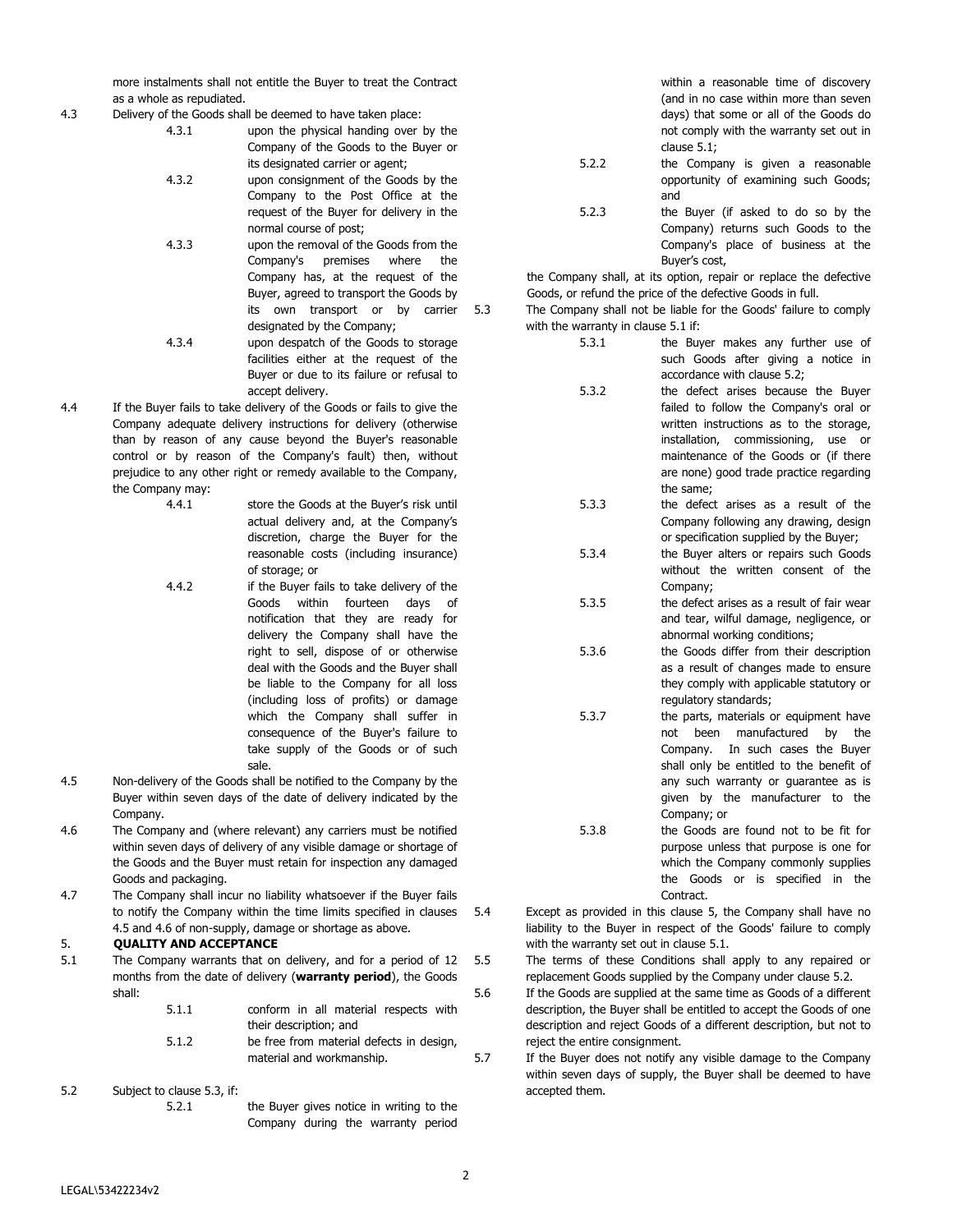5.8 Save as expressly provided in these Terms, all warranties, conditions or other terms implied by statute or common law are excluded to the fullest extent permitted by law.

### 6. **TITLE AND RISK**

- 6.1 The risk in the Goods shall pass to the Buyer:
	- 6.1.1 in the case of Goods to be collected from the Company's premises at the time when the Company notifies the Buyer that the Goods are available for collection; or
		- 6.1.2 in the case of the Goods to be delivered otherwise than at the Company's premises, at the time of delivery as specified in clause 4.3 above or, if the Buyer fails to take delivery of the Goods, the time when the Company has tendered delivery of the Goods.
- 6.2 Title to the Goods shall not pass to the Buyer until the Company has received in cash or cleared funds payment in full of:
	- 6.2.1 the price of the Goods; and
	- 6.2.2 the price of all other goods and services agreed to be sold or supplied by the Company to the Buyer for which payment has become due.
- 6.3 Until such time as the property in the Goods passes to the Buyer, the Buyer shall:

6.3.1 hold the Goods as the Company's fiduciary agent and bailee;

- 6.3.2 keep the Goods separate from those of the Buyer and third parties and properly stored, protected and insured and identified as the Company's property;
- 6.3.3 not remove, deface or obscure any identifying mark or packaging on or relating to the Goods;
- 6.3.4 maintain the Goods in satisfactory condition and keep them insured against all risks for their full price on the Company's behalf from the date of delivery;
- 6.3.5 notify the Company immediately if it becomes subject to any of the events listed in clause 21.1.2 to clause 21.1.14; and
- 6.3.6 give the Company such information relating to the Goods as the Company may require from time to time,

but the Buyer may resell or use the Goods in the ordinary course of its business before the Company receives payment for the Goods. However, if the Buyer resells the Goods before that time, it does so as principal and not as the Company's agent and title to the Goods shall pass from the Company to the Buyer immediately before the time at which resale by the Buyer occurs.

6.4 Until such time as the property in the Goods passes to the Buyer, (and provided that the Goods are still in existence and have not been resold), the Company shall be entitled at any time to require the Buyer to deliver up the Goods to the Company. The Buyer grants the Company, its agents, representatives and employees an irrevocable licence at any time to enter any premises where the Goods are or may be stored in order to inspect them, and/or to ensure that the Buyer is complying with its obligations in clause 6.3 or, where the Buyer's right to possession has terminated to recover them.

6.5 The Company shall be entitled to recover payment for the Goods notwithstanding that ownership of any of the Goods has not passed from the Company.

6.6 The Buyer shall not be entitled to pledge or in any way charge by way of security for any indebtedness any of the Goods which remain the property of the Company, but if the Buyer does so all monies owing by the Buyer to the Company shall (without limiting any other right or remedy of the Company) forthwith become due and payable.

6.7 In the event of certain Goods having been paid for by the Buyer and other Goods not having been so paid for the onus of proof shall be on the Buyer to show that any Goods remaining in its possession are Goods for which the Company has been paid.

6.8 Where the Company is unable to determine whether any Goods are the Goods in respect of which the Buyer's right to possession has terminated, the Buyer shall be deemed to have been sold all Goods of the kind sold by the Company to the Buyer in the order in which they were invoiced to the Buyer.

# 7. **SUPPLY OF THE SERVICES**

**Clauses 7 to 9 are only applicable where the Buyer is purchasing Services from the Company.** 

- 7.1 During the period of the Contract the Company shall provide the Buyer with the Services specified in the Order.
- 7.2 The Services shall be carried out by one of the Company's suitably qualified and duly authorised representatives attending at the Location at such times during Normal Working Hours as may be agreed in advance in writing between the Company and the Buyer from time to time.
- 7.3 If the Company's representative discovers a defect in or malfunction of the Equipment in the course of carrying out the Services, the Company's representative shall notify the Buyer giving details of the defect and malfunction. The Company's representative shall take instructions from the Buyer as to whether the Buyer wants the defect or malfunction to be remedied by the Company's representative. If the Buyer instructs the Company's representative to remedy the defect or malfunction it shall confirm its instructions in writing. The Company's representative will then use reasonable endeavours to repair it at the Location, but if that is not reasonably practicable (or is not reasonably practicable in the time available during Normal Working Hours), the Company's representative will seek to make suitable arrangements with the Buyer for:
	- 7.3.1 a further visit to be made to the Location during Normal Working Hours for the repair of the defect or malfunction; or
	- 7.3.2 if the Equipment is inoperative as a result of the defect or malfunction, its repair at the Location outside Normal Working Hours; or
	- 7.3.3 if it is not reasonably practicable for the defect or malfunction to be repaired otherwise, the removal of the Equipment (or, where practicable, the part of the Equipment in question) for the purposes of repair.
- 7.4 If the Buyer reports a defect in or malfunction of the Equipment during Normal Working Hours, the Company shall use its reasonable endeavours to ensure that one of the Company's suitably qualified and duly authorised representatives attends at the Location, during Normal Working Hours, at such times as may be agreed in advance between the Company and the Buyer. The Company's representative shall investigate the problem and notify the Buyer of the specific details of the defect and malfunction. The Company's representative shall take instructions from the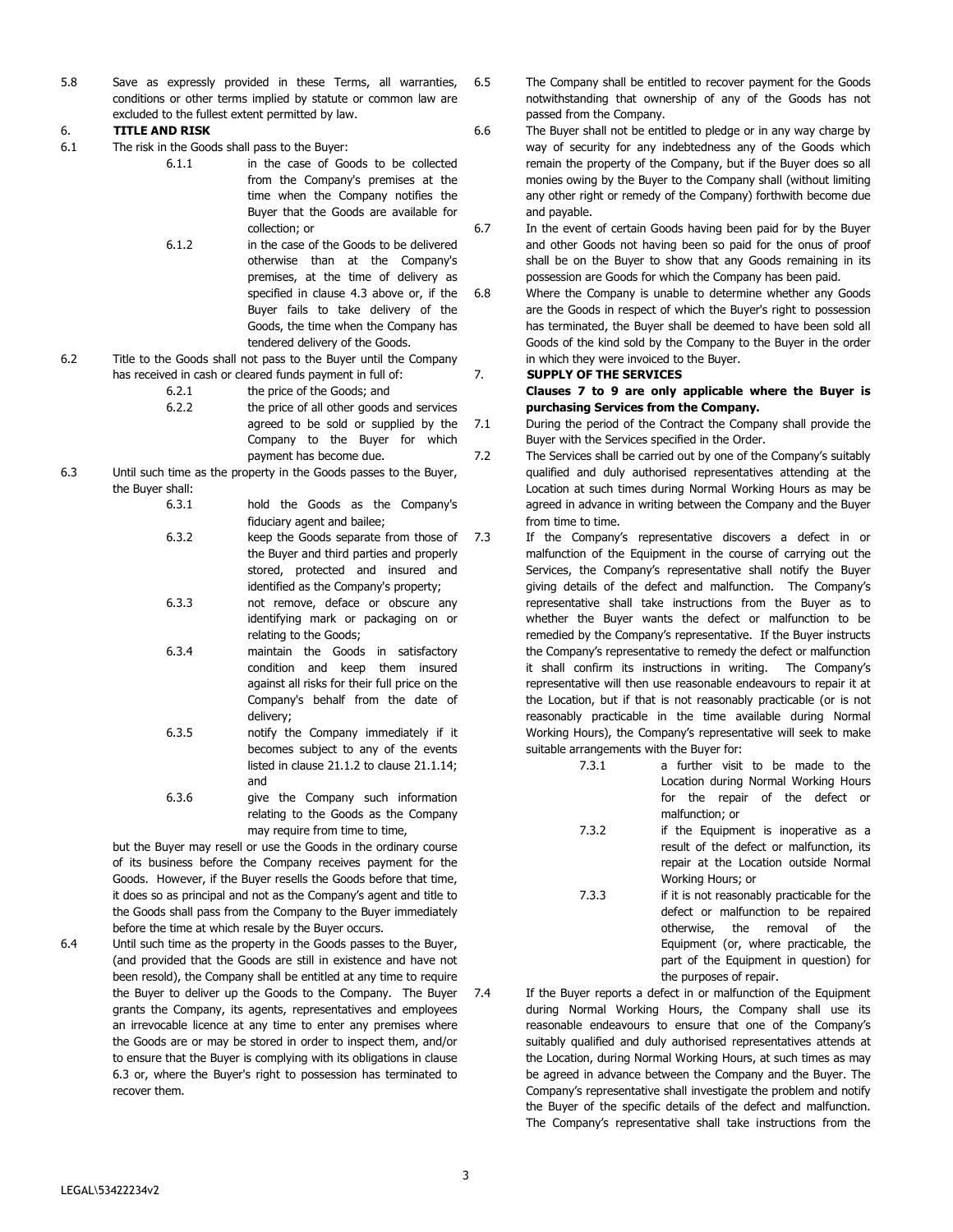Buyer as to whether the Buyer wants the defect or malfunction to be remedied by the Company's representative. If the Buyer instructs the Company's representative to remedy the defect or malfunction it shall confirm its instructions in writing. The Company's representative will use reasonable endeavours to repair the defect or malfunction at the Location, but if that is not reasonably practicable (or is not reasonably practicable in the time available during Normal Working Hours), the Company's representative shall seek to make such arrangements with the Buyer as are detailed in clause 7.3.

- 7.5 All reports of defects in or malfunctions of the Equipment must be made by telephone or in writing, as appropriate, by a representative of the Buyer and otherwise in such a manner as the Company may reasonably require from time to time.
- 7.6 The Buyer shall not unreasonably withhold its agreement to Equipment being moved to any other location in order for the Company to carry out the Services.
- 7.7 The Company shall ensure that its representatives comply with all safety and security regulations in force at the Buyer's premises which are brought to the attention of such representatives.
- 7.8 The Company shall have the right to make any changes to the Services which are necessary to comply with any applicable law, regulatory or safety requirement, or which do not materially affect 9.5 the nature or quality of the Services, and the Company shall notify the Buyer in any such event.
- 7.9 The Company warrants to the Buyer that the Services will be provided using reasonable care and skill.
- 7.10 Unless agreed otherwise in writing, time spent by the Company's representatives travelling to and from the Location to provide the Services will be charged by the Company, in addition to the price paid for the Services, at the Company's standard rates in force from time to time.

#### 8. **CONSUMABLES AND REPLACEMENT PARTS**

- 8.1 In this clause, "Consumables" shall mean oil, filters and cleaning materials.
- 8.2 All Consumables supplied by the Company shall become part of the Equipment.
- 8.3 Any parts and components removed from the Equipment shall become the Company's property, unless otherwise agreed in writing between the parties.

### 9. **SERVICES NOT INCLUDED**

- 9.1 Items which are not included in the Services are any design defect in the Equipment, or any defect or malfunction which is due to faulty materials or workmanship in manufacture, or which in the Company's opinion has arisen as a result of:
	- 9.1.1 electrical work external to the Equipment;
	- 9.1.2 transportation or relocation of the Equipment not performed by or on behalf of the Company;
	- 9.1.3 any error or omission relating to the operation or daily and weekly maintenance of the Equipment as specified in clause 10.1.11;
	- 9.1.4 any modification, adjustment or repair to the Equipment made by a third party without the written consent of the Company;
	- 9.1.5 the subjection of the Equipment by the Buyer to unusual physical or electrical stress, the neglect or misuse of the Equipment or any failure or fluctuation of electrical power, air conditioning, humidity control;
	- 9.1.6 other environmental controls; or
- 9.1.7 any other cause (except fair wear and tear) which is not due to the neglect or default of the Company.
- 9.2 If the Company is required by the Buyer to provide the Services outside Normal Working Hours, the Company reserves the right to make an additional charge for such Services.
- 9.3 If on investigation the Company reasonably determines that any defect in or malfunction of the Equipment is the result of any of the matters referred to in clause 9.1, the Buyer shall be liable for all costs incurred by the Company in making the investigation and determining its cause.
	- If any part of the Equipment can no longer be maintained in good working order by the provision of replacement spare parts or the whole of the Equipment is damaged beyond economic repair otherwise than through the Company's fault (as to whether either of which events has occurred the Company's decision shall be final and binding on the Buyer) the Company reserves the right to terminate the Contract with immediate effect, by giving written notice to the Buyer, in respect of the whole or any part of the Equipment which can no longer be maintained, in which case the Company shall repay to the Buyer a fair proportion of any charges for the Services which have been paid in advance by the Buyer.
	- Except as expressly provided in this Contract or as agreed between the parties in writing, the Company shall have no obligation to provide any Services to the Buyer outside Normal Working Hours.

#### 10. **BUYER'S OBLIGATIONS**

- 10.1 The Buyer shall:
	- 10.1.1 ensure that the terms of the Order and (if submitted by the Buyer) any specification for the Goods and/or Services are complete and accurate; 10.1.2 co-operate with the Company in all matters relating to the Services; 10.1.3 provide the Company, its employees, agents, consultants and subcontractors,
		- with access to the Buyer's premises, office accommodation and other facilities as reasonably required by the Company to provide the Services;
	- 10.1.4 provide the Company with such information and materials as the Company may reasonably require to supply the Goods and/or Services, and ensure that such information is accurate in all material respects;
	- 10.1.5 prepare the Buyer's premises for the supply of the Goods and/or Services;
	- 10.1.6 obtain and maintain all necessary licences, permissions and consents which may be required for the Services before the date on which the Services are to start;
	- 10.1.7 keep and maintain all materials, equipment, documents and other property of the Company (**"Company Materials"**) at the Buyer's premises in safe custody at its own risk, maintain the Company Materials in good condition until returned to the Company, and not dispose of or use the Company Materials other than in accordance with the Company's written instructions or authorisation;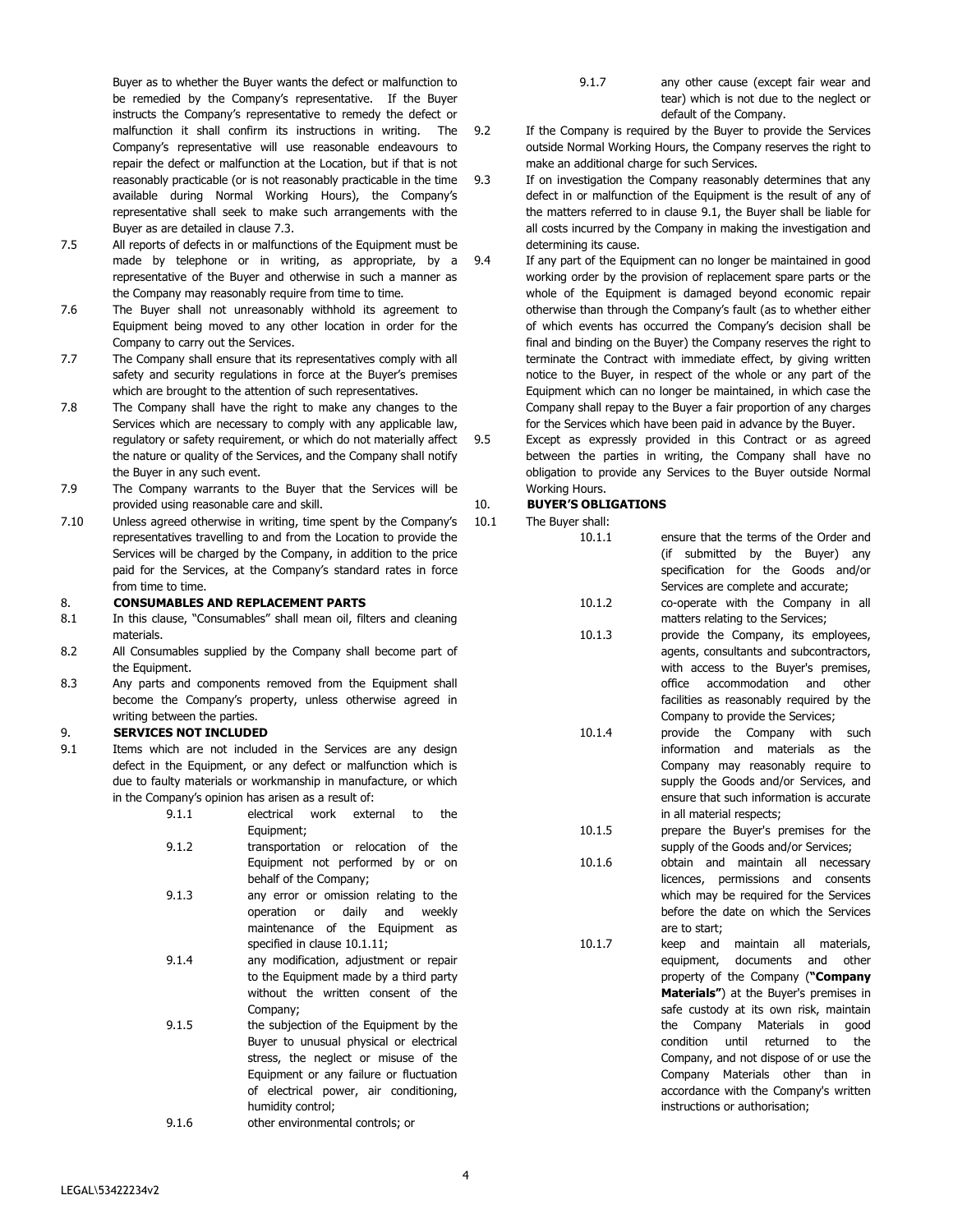- 10.1.8 at all times keep the Equipment in the environmental conditions recommended by the manufacturer of the Equipment;
- 10.1.9 not move the Equipment from the Location without obtaining the prior written consent of the Company;
- 10.1.10 use the Equipment only in accordance with such instructions and recommendations relating to the care and operation of the Equipment as may be issued by the manufacturer of the Equipment or as may from time to time be advised by the Company;
- 10.1.11 carry out daily and weekly maintenance routines in accordance with the original manufacturer's operating manuals; and 10.1.12 notify the Company immediately of any
- increase in running hours, unusual noises, vibrations and other occurrences in relation to the Equipment.
- 10.2 The Buyer shall ensure that the Company's representatives have full and free access to the Equipment and to any records of its use kept by the Buyer to enable the Company to perform its duties.
- 10.3 The Buyer shall provide the Company with such information concerning the Equipment, its application, use, location and environment as the Company may reasonably request to enable it to carry out its duties.
- 10.4 The Buyer shall take all such steps as may be necessary to ensure the safety of any of the Company's representatives who visit any premises of the Buyer.
- 10.5 If the Company's performance of any of its obligations in respect of the Goods and/or Services is prevented or delayed by any act or omission by the Buyer or failure by the Buyer to perform any relevant obligation (**"Buyer Default"**):
	- 10.5.1 the Company shall without limiting its other rights or remedies have the right to suspend performance of the Services and/or delivery of all further Goods until the Buyer remedies the Buyer Default, and to rely on the Buyer Default to relieve it from the performance of any of its obligations to the extent the Buyer Default prevents or delays the Company's performance of any of its obligations;
	- 10.5.2 the Company shall not be liable for any costs or losses sustained or incurred by the Buyer arising directly or indirectly from the Company's failure or delay to perform any of its obligations as set out in this clause 10.5; and
	- 10.5.3 the Buyer shall reimburse the Company on written demand for any costs or losses sustained or incurred by the Company arising directly or indirectly from the Buyer Default.

# 11. **PRICE**

11.1 The price of the Goods and/or Services shall be the price specified in the Order, or, where no price has been specified in the Order (or a quoted price is no longer valid), the price listed in the Company's published price list current at the date of delivery of the Goods and/or Services. All prices quoted are valid for 60 days only, after which time they may be altered by the Company without giving notice to the Buyer.

- 11.2 The Company reserves the right, by giving written notice to the Buyer at any time before delivery, to increase the price of the Goods and/or Services to reflect any increase in the cost of the Goods and/or Services (including the costs of labour, materials or other costs of manufacture); any change in delivery dates, quantities or specifications for the Goods and/or Services which is requested by the Buyer; or any delay caused by any instructions of the Buyer or failure of the Buyer to give the Company adequate information or instructions. The giving of such notice shall bind both parties to the new price.
- 11.3 Except as otherwise stated in writing by a duly authorised representative of the Company all prices for the Goods are given by the Company on an ex works basis, and where the Company agrees to supply any Goods otherwise than at the Company's premises, the Buyer shall be liable to pay the Company's charges for transport, packaging and insurance.
- 11.4 If the Buyer requests the Company's Services without reasonable justification or requires the Company to repair a defect in or malfunction of the Equipment which is due to causes not covered by this Contract, the Buyer shall be liable to pay for such Services separately, at the Company's standard charges from time to time in force.
- 11.5 The Company reserves the right to make additional charges if arrangements have been made between the parties to carry out the Services on a specific date and the Company's representative is not allowed to carry out the Services on arrival.
- 11.6 There shall be added to the price for the Goods and/or Services any value added tax and any other tax or duty relating to the manufacture, transportation, sale or delivery of the Goods (whether initially charged on or payable at a later date by the Buyer to the Company).
- 11.7 Prices are quoted exclusive of trade or quantity discounts which will only apply to the Contract with prior written agreement of a duly authorised representative of the Company.
- 11.8 If the Company agrees to accept the cancellation by the Buyer of an Order placed with the Company and such cancellation is more than seven Working Days after the Order has been accepted by the Company, the Company reserves the right to charge the Buyer a cancellation fee of 20% of the value of the Order, to cover costs incurred by the Company in relation to the Order.

### 12. **TERMS OF PAYMENT**

- 12.1 If the Company has granted the Buyer credit terms, payment for the Goods and/or Services shall fall due 7 days after the date of the invoice or as otherwise agreed by the parties in writing.
- 12.2 In all other cases, unless expressly agreed otherwise in writing with a duly authorised representative of the Company, payment for the Goods and/or Services must be received by the Company before supply of the Goods and/or Services.
- 12.3 Where the Goods are to be delivered in instalments, payment in full for all the Goods shall fall due before the delivery of the first instalment unless expressly agreed otherwise in writing with a duly authorised representative of the Company.
- 12.4 Time for payment shall be of the essence of the Contract.
- 12.5 The Buyer shall not be entitled to set off or counterclaim any sums in reduction of sums due under the Contract.
- 12.6 If the Buyer fails to pay sums due on the due date for payment then, without limiting the Company's remedies under clause 21, the Company shall be entitled to charge the Buyer interest on the amounts due at a rate of 6% above the base lending rate in force from time to time of Barclays Bank plc from the due date for payment until the date of actual payment, before and after judament.

### 13. **LIABILITY**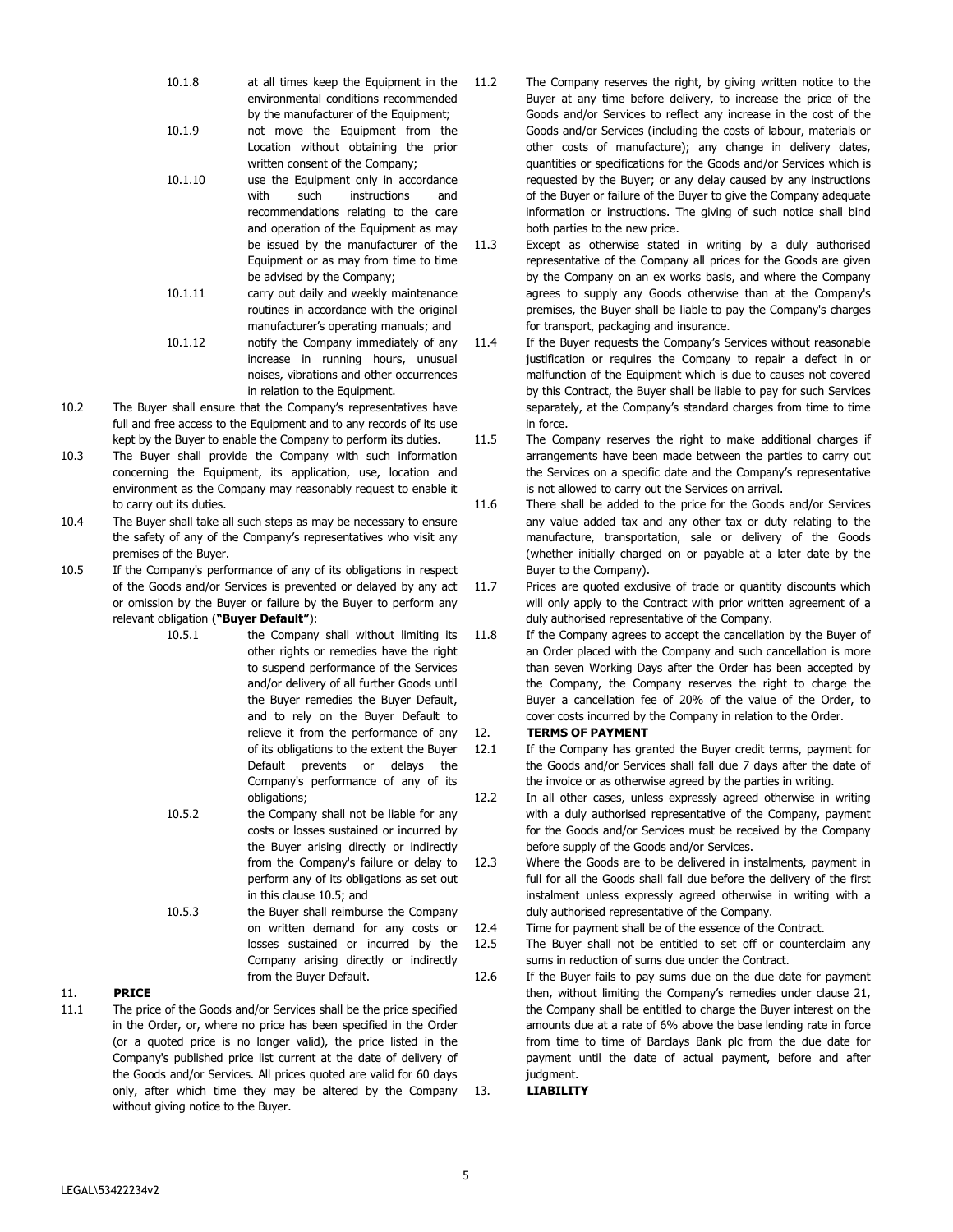| 13.1 | Nothing in these Terms shall limit or exclude the Company's<br>liability for any liability which cannot legally be limited including<br>liability for: |                                                                                   |             |
|------|--------------------------------------------------------------------------------------------------------------------------------------------------------|-----------------------------------------------------------------------------------|-------------|
|      | 13.1.1                                                                                                                                                 | death or personal injury caused by                                                |             |
|      |                                                                                                                                                        | negligence;                                                                       | 15.         |
|      | 13.1.2                                                                                                                                                 | fraud or fraudulent misrepresentation;                                            | 15.1        |
|      | 13.1.3                                                                                                                                                 | breach of the terms implied by section 2                                          |             |
|      |                                                                                                                                                        | of the Supply of Goods and Services Act                                           |             |
|      |                                                                                                                                                        | 1982 (title and quiet possession);                                                | 15.2        |
|      | 13.1.4                                                                                                                                                 | breach of the terms implied by section                                            |             |
|      |                                                                                                                                                        | 12 of the Sale of Goods Act 1979 (title                                           |             |
|      |                                                                                                                                                        | and quiet possession); or                                                         |             |
|      | 13.1.5                                                                                                                                                 | defective products under the Consumer                                             |             |
|      |                                                                                                                                                        | Protection Act 1987.                                                              | 15.3        |
| 13.2 | Subject to clauses 13.1 and 13.3:                                                                                                                      |                                                                                   |             |
|      | 13.2.1                                                                                                                                                 | Company<br>shall<br>the<br>under<br>no                                            |             |
|      |                                                                                                                                                        | circumstances whatever be liable to the                                           |             |
|      |                                                                                                                                                        | Buyer,<br>whether<br>in.<br>contract,<br>tort                                     | 16.<br>16.1 |
|      |                                                                                                                                                        | (including)<br>negligence),<br>breach<br>οf<br>statutory duty, or otherwise, for: |             |
|      | 13.2.1.1                                                                                                                                               |                                                                                   |             |
|      |                                                                                                                                                        | loss of profits;                                                                  |             |
|      | 13.2.1.2                                                                                                                                               |                                                                                   | 16.2        |
|      |                                                                                                                                                        | loss of sales or business;                                                        |             |
|      | 13.2.1.3                                                                                                                                               |                                                                                   |             |
|      |                                                                                                                                                        | loss of agreements or contracts;                                                  |             |
|      |                                                                                                                                                        | loss of anticipated savings;                                                      | 17.         |
|      |                                                                                                                                                        |                                                                                   | 17.1        |
|      | 13.2.1.4                                                                                                                                               |                                                                                   | I           |
|      |                                                                                                                                                        | loss<br>of<br>or corruption<br>use<br>οf                                          |             |
|      |                                                                                                                                                        | software, data or information;                                                    |             |
|      | 13.2.1.5                                                                                                                                               |                                                                                   |             |
|      |                                                                                                                                                        | loss of or damage to goodwill; and                                                | 17.2        |
|      |                                                                                                                                                        |                                                                                   |             |
|      | 13.2.1.6                                                                                                                                               |                                                                                   | I           |
|      |                                                                                                                                                        | indirect or consequential loss; and                                               |             |
|      |                                                                                                                                                        |                                                                                   | 18.         |
|      | 13.2.2                                                                                                                                                 | the Company's total liability to the<br>Buyer in respect of all other losses      | 18.1        |
|      |                                                                                                                                                        | arising under or in connection with the                                           | 18.2        |

- Contract, whether in contract, tort (including negligence), breach of statutory duty, or otherwise, shall in no circumstances exceed, in respect of Services, the charges paid for the Services during the year concerned and in respect of the Goods, the value of the Goods purchased under the Contract.
- 13.3 The terms implied by sections 13 to 15 of the Sale of Goods Act 1979 and the terms implied by sections 3 to 5 of the Supply of Goods and Services Act 1982 are, to the fullest extent permitted by law, excluded from the Contract.
- 13.4 This clause 13 shall survive termination of the Contract.

# 14. **DESIGN AND SPECIFICATION**

- 14.1 Drawings, weights, dimensions, specifications and other descriptive information supplied by the Buyer, whether written or verbal, are warranted by the Buyer to be in all respects accurate, complete and suitable for the Buyer's requirements.
- 14.2 Drawings, weights, dimensions, shipping specifications and other descriptive matters produced by the Company are approximate and are not intended to be binding upon the Company, unless specified otherwise in the Contract.

14.3 The Company reserves the right to alter the specification of any Goods without prior reference to the Buyer, provided that the Goods comply substantially in all other known respects with the Buyer's requirements.

# 15. **TESTS AND PERFORMANCE**

- 15.1 If the Buyer has agreed with the Company that the Goods shall be tested, the Buyer shall be liable to pay the Company the costs of those tests.
- 15.2 If the Buyer has requested that it be present and/or represented as such tests, the Company shall give the Buyer seven days' notice of the time and place of the tests. Should the Buyer fail to attend, the tests will proceed in the absence of the Buyer and shall be deemed to have been performed in the Buyer's presence.
- 15.3 If the Goods fail to fulfil any estimated performance figures agreed between the Company and the Buyer, the Buyer shall permit the Company reasonable time to work upon the Goods in order to improve the performance figures to a satisfactory level.

# 16. **SAMPLES AND RETURNS**

16.1 Any samples supplied by the Company to the Buyer must be returned carriage paid, in substantially the same condition as they had been when supplied, within one calendar month of supply, or the Buyer will be liable to pay the Company the full price of those samples.

12<sup>1</sup> Return of any Goods sent in accordance with the Buyer's Order cannot be accepted unless the Company has agreed in writing to accept their return. It is a requirement that the Goods be insured and carefully packed by the Buyer.

# 17. **BUYER'S MATERIALS AND PROPERTY**

17.1 Where the Company undertakes work with the Buyer's own materials or property, it is on the express understanding that, unless otherwise agreed in writing by a duly authorised representative of the Company, while the Company will endeavour to avoid damage, it shall not be liable for any damage to such materials or property caused by the work howsoever arising.

.2 The Buyer is responsible for insuring its materials or property against all risks while in the possession, power or control of the Company and the Company shall not be liable for loss or damage to such during such time.

# 18. **INTELLECTUAL PROPERTY**

- 18.1 All Intellectual Property Rights in or arising out of or in connection with the Goods and/or Services shall be owned by the Company.
- 18.2 The Buyer acknowledges that, in respect of any third party Intellectual Property Rights in the Goods and/or Services, the Buyer's use of any such Intellectual Property Rights is conditional on the Company obtaining a written licence from the relevant licensor on such terms as will entitle the Company to license such rights to the Buyer.

18.3 All Company Materials are the exclusive property of the Company. 18.4 The Buyer shall indemnify the Company against all actions costs (including the cost of defending any legal proceedings), claims, proceedings, accounts and damages in respect of any infringement of any Intellectual Property Rights of a third party which arise as a result of the Company complying with the Buyer's instructions, whether express or implied.

# 19. **CONFIDENTIALITY**

A party (**"Receiving Party"**) shall keep in strict confidence all technical or commercial know-how, specifications, inventions, processes or initiatives which are of a confidential nature and have been disclosed to the Receiving Party by the other party (**"Disclosing Party"**), its employees, agents or subcontractors, and any other confidential information concerning the Disclosing Party's business or its products or its services which the Receiving Party may obtain. The Receiving Party shall restrict disclosure of such confidential information to such of its employees, agents or subcontractors as need to know it for the purpose of discharging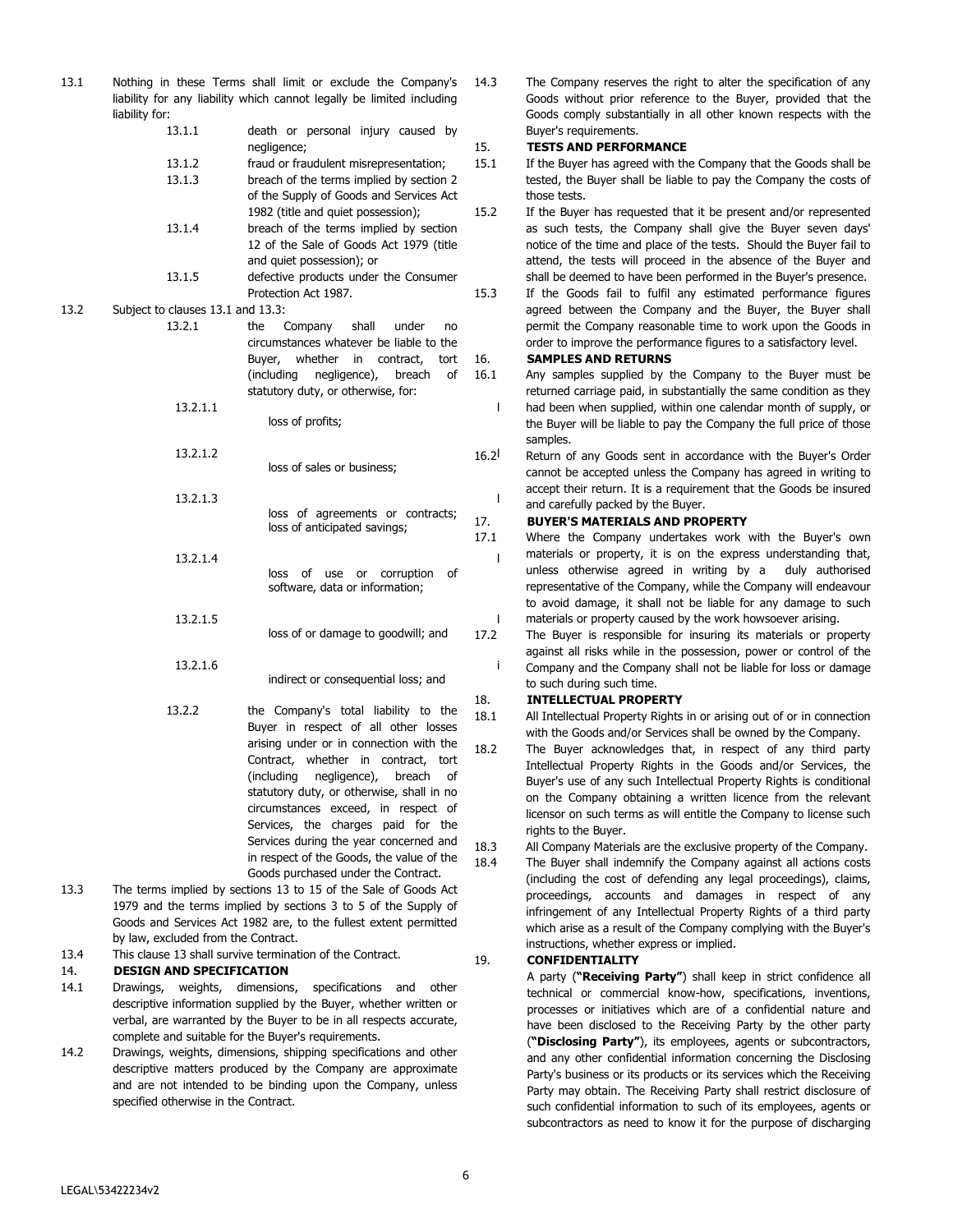the Receiving Party's obligations under the Contract, and shall ensure that such employees, agents or subcontractors are subject to obligations of confidentiality corresponding to those which bind the Receiving Party. This clause 19 shall survive termination of the Contract.

#### 20. **Data – "Connect" monitoring system:**

- 20.1 The Buyer acknowledges that operating data will be generated in connection with the use of certain Goods which are fitted with the "Connect" monitoring system.
- 20.2 The Company shall have access to such operating data through the "Connect" monitoring system where this system is incorporated into the Goods. Such data will be automatically transmitted to the Company by the relevant Goods and without any costs or additional effort arising for the Buyer as a result.
- 20.3 The operating data is primarily performance and technical data which enables the Company and third parties authorised by it to monitor the smooth operation and functionality of the Goods and in the event of problems facilitate rapid and sustainable troubleshooting and quality assurance for the Goods as well as improvement of the Goods and the Company's products overall. It is also agreed that the Company shall be able to aggregate such data with data from other products for commercial and/or statistical purposes and share such aggregated data with third parties.
- 20.4 The Buyer may also use the functions of the Connect system where access to it is provided to the Customer by the Company either on delivery of the Goods or at a later date. A set-up charge and monthly usage fee will be payable for such access.
- 20.5 The use of data under this clause 20 shall be without limitation in time.
- 20.6 The collection and transmission of data may occasionally be impaired or interrupted and the Company use reasonable endeavours to resolve such issues.
- 20.7 It is not anticipated that any personal data will be captured or transferred as part of this process, however to the extent personal data is captured both parties agree to handle it in accordance with data protection laws and any other relevant legal obligations. In particular where either party processes personal data on behalf of the other it shall comply with the provisions of article 28 of the EU or UK GDPR as applicable and each party shall use the personal data that it processes for the other only for those purposes and only for so long as strictly necessary for those purposes and shall not transfer it outside the UK or to any other person and will return it to the other or destroy it once those purposes are complete.

### 21. **DEFAULT AND TERMINATION**

- 21.1 Without limiting its other rights or remedies, where the Buyer:
	- 21.1.1 commits a material breach of its obligations under this Contract and (if such breach is remediable) fails to remedy that breach within 7 days after receipt of notice in writing of the breach;

21.1.2 repeatedly breaches any of the terms of this Contract in such a manner as to reasonably justify the opinion that its conduct is inconsistent with it having the intention or ability to give effect to the terms of this agreement;

21.1.3 suspends, or threatens to suspend, payment of its debts or is unable to pay its debts as they fall due or admits inability to pay its debts or (being a

company) is deemed unable to pay its debts within the meaning of section 123 of the Insolvency Act 1986 (**"IA 1986)** as if the words "it is proved to the satisfaction of the court" did not appear in sections 123(1)(e) or 123(2) of the IA 1986;

- 21.1.4 commences negotiations with all or any class of its creditors with a view to rescheduling any of its debts, or makes a proposal for or enters into any compromise or arrangement with its creditors;
- 21.1.5 applies to court for, or obtains, a moratorium under Part A1 of the IA 1986;
- 21.1.6 has a petition filed, notice given, a resolution passed, or an order made, for or in connection with the winding up of it (being a company, limited liability partnership or partnership);
- 21.1.7 has a creditor or encumbrancer of it attach or take possession of, or has a distress, execution, sequestration or other such process levied or enforced on or sued against, the whole or any part of its assets and such attachment or process is not discharged within 14 days;
- 21.1.8 has an application made to court, or an order made, for the appointment of an administrator or if notice of intention to appoint an administrator is given or if an administrator is appointed over the Buyer (being a company, partnership or limited liability partnership);
- 21.1.9 has a floating charge holder over the assets of it (being a company or limited liability partnership) which has become entitled to appoint or has appointed an administrative receiver;
- 21.1.10 has a person become entitled to appoint a receiver over all or any of the assets of it or a receiver appointed over all or any of the assets of it;
- 21.1.11 (being an individual) is the subject of a bankruptcy petition, application or order;
- 21.1.12 has any event occur, or proceeding taken, with respect to it in any jurisdiction to which it is subject that has an effect equivalent or similar to any of the events mentioned in clause 21.1.3 to clause 21.1.1011 (inclusive);
- 21.1.13 suspends, threatens to suspend, ceases or threatens to cease to carry on, all or substantially the whole of its business;
- 21.1.14 (being an individual) dies or, by reason of illness or incapacity (whether mental or physical), is incapable of managing his own affairs or becomes a patient under any mental health legislation;

21.1.15 has its financial position deteriorate so far as to reasonably justify the opinion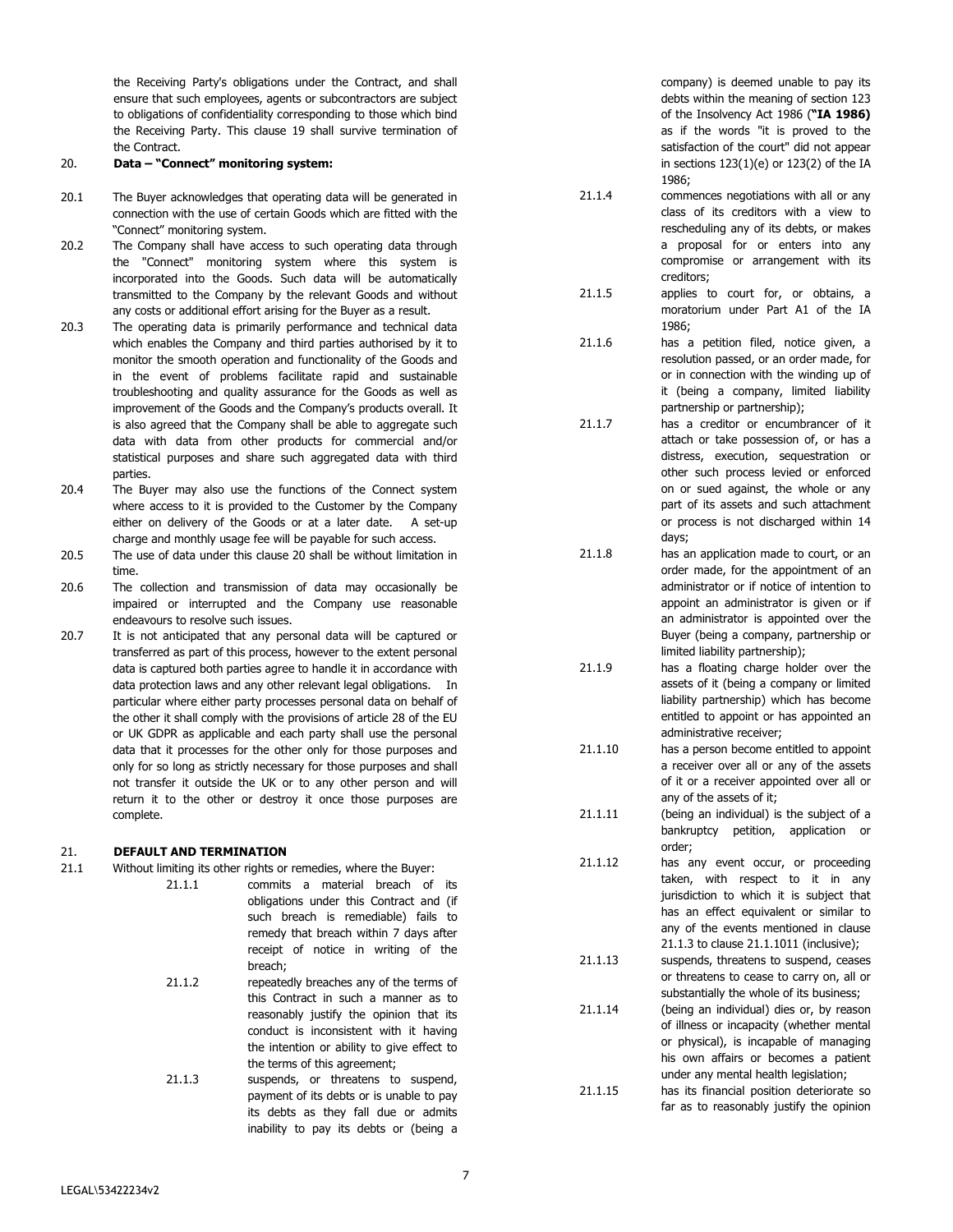that its ability to give effect to the terms of this Contract is in jeopardy; or

21.1.16 fails to pay sums due on the due date for payment;

the Company may exercise any of the rights specified in clause 21.2.

- 21.2 If clause 21.1 applies then, without limiting any other right or remedy available to the Company, the Company may:
	- 21.2.1 cancel the Contract or suspend any further deliveries of Goods and/or the provision of any further Services under the Contract;
	- 21.2.2 if the Goods have been delivered and/or Services supplied but the Buyer has not paid for them, require the price to become immediately due and payable notwithstanding any previous agreement or arrangement to the contrary;
	- 21.2.3 withdraw any credit facility or right to discount from the Buyer;

21.2.4 appropriate any payment made by the Buyer to such of the Goods and/or Services (or the goods and/or services supplied under any other contract between the Buyer and the Company) as the Company may think fit (notwithstanding any purported appropriation by the Buyer);

- 21.2.5 sell to third parties Goods ordered but not delivered under this or any other contract between the Company and the Buyer; and
- 21.2.6 where title to the Goods has not passed to the Buyer, terminate immediately the Buyer's right to possession of the Goods and the Company shall be entitled to enforce the provisions of clause 6 and in particular clause 6.4.
- 21.3 In the event of the Contract being cancelled by the Company in the circumstances specified in clause 21.1 or being cancelled by the Buyer, the Buyer shall indemnify the Company against all its costs (including loss of profits, labour, materials and overheads) and all expenses and damages incurred by the Company in connection with the Contract and its cancellation (the Company giving credit for the value of the materials sold or utilised for other purposes).
- 21.4 The Company may terminate the Contract by giving the Buyer one month's notice in writing.

# 22. **CONSEQUENCES OF TERMINATION**

On termination or expiry of the Contract for any reason:

- 22.1.1 the Buyer shall immediately pay to the Company all of the Company's outstanding unpaid invoices and interest and, in respect of Goods and/or Services supplied but for which no invoice has yet been submitted, the Company shall submit an invoice, which shall be payable by the Buyer immediately on receipt;
- 22.1.2 the Buyer shall return all of the Company Materials. If the Buyer fails to do so, then the Company may enter the Buyer's premises and take possession of them. Until they have been returned,

the Buyer shall be solely responsible for their safe keeping and will not use them for any purpose not connected with this Contract;

- 22.1.3 the accrued rights and remedies of the parties as at termination or expiry shall not be affected, including the right to claim damages in respect of any breach of the Contract which existed at or before the date of termination or expiry; and
- 22.1.4 clauses which expressly or by implication have effect after termination or expiry shall continue in full force and effect.

# 23. **FORCE MAJEURE**

23.1 The Company shall not be liable to the Buyer as a result of any delay or failure to perform its obligations under this Contract as a result of a Force Majeure Event.

23.2 If the Force Majeure Event prevents the Company from providing any of the Services and/or Goods for more than six months, the Company shall, without limiting its other rights or remedies, have the right to terminate this Contract immediately by giving written notice to the Buyer.

# 24. **NOTICES**

24.1 A notice or other information required to be given by either party to the other may be given by hand or sent by first class pre-paid post to the other party at the address referred to in the Contract.

- 24.2 A notice delivered by hand shall be deemed to have been received at the date and time that the notice is left at the proper address.
- 24.3 A notice given by post shall be deemed to have been given on the second Working Day after the envelope containing it was so posted; and proof that the envelope containing any such notice or information was properly addressed, and sent by first class, prepaid post, shall be sufficient evidence that such notice or information has been duly given.
- 24.4 A notice or other transmission or any legal proceedings concerning or arising out of the Contract shall be addressed to the company secretary of the party in question at its registered office, or to such other officer or at such other address as may be notified by the party in question in writing from time to time, in accordance with this clause 24.

# 25. **GENERAL**

25.1 **Severance:** 

- 25.1.1 If a court or any other competent authority finds that any provision of the Contract (or part of any provision) is invalid, illegal or unenforceable, that provision or part-provision shall, to the extent required, be deemed deleted, and the validity and enforceability of the other provisions of the Contract shall not be affected.
- 25.1.2 If any provision or part provision of the Contract is deemed deleted under clause 25.1.1 the parties shall negotiate in good faith to agree a replacement provision that, to the greatest extent possible, achieves the commercial result of the original provision.
- 25.2 **Waiver**: No failure on the part of either party to the Contract to exercise any rights under the Contract or by law shall constitute a waiver of that or any other right or remedy, nor shall it prevent or restrict the further exercise of that or any other right or remedy. No single or partial exercise of any such right or remedy shall